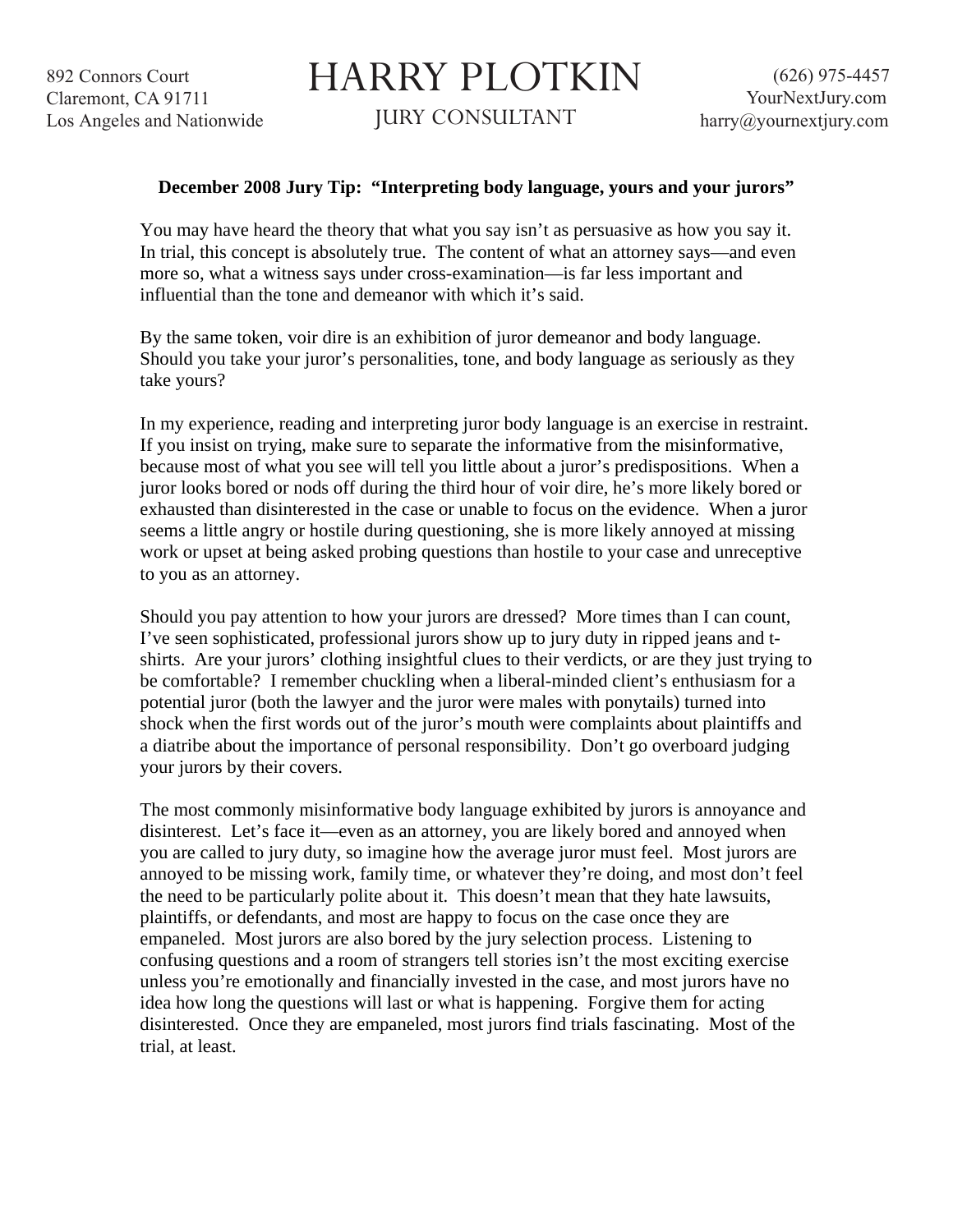Instead of overanalyzing, interpret your jurors' body language, tone, and appearance carefully and conservatively. Annoyance, boredom, and sarcasm during voir dire aren't usually informative clues into a juror's mind, but they do mean something if a juror's attitude is markedly different during your voir dire and your opposing counsel's. The most informative, meaningful clue during voir dire is hesitation and signs of an internal struggle during an answer. Take note when a juror pauses or struggles to answer a relatively simple question—or more notably, a controversial question. Learn to tell the difference between what a juror looks like when thinking about the right answer (thoughtful face, furrowed brow, eyes pointed up or down) and when thinking about how to answer, or whether or not to be truthful (slight smile, eye contact with you, biting the lip, verbal stammering or hesitation). When you ask the toughest questions—like asking jurors to be honest about a potential bias or to express negative concerns about your case—be especially attuned to signs of hesitation and conflicted responses.

Now let's re-examine the other side of the coin: how do jurors interpret your body language and demeanor, and the tone of your witnesses? Last October's series of presidential debates—no matter what you thought of each candidate—provided us the best example in years of how overwhelming critical tone and demeanor are to a judgmental audience.

During the three debates, John McCain was often aggressive and accusatory and showed flashes of anger, annoyance, and sarcasm on camera while his opponent was speaking. In sharp contrast, Barack Obama appeared comfortable and optimistic throughout, often smiling during McCain's sharpest criticism. In a few key moments, McCain visually took offense to Obama's accusations by grimacing, shaking his head, tensing angrily, and even interjecting verbally at times. In contrast, Obama weathered McCain's sharpest accusations without reacting angrily or negatively.

No matter whether they agreed or disagreed with the content of the candidates' arguments, the typical viewer was left with the indelible impression that McCain was angry and defensive, Obama optimistic and confident. Based on the post-debate polling, undecided voters—like unsure jurors—didn't respond well to the anger and combativeness. Even if McCain had perfectly good reasons to be upset with Obama, the audience got the impression that he was worried and defensive.

The same principles hold true when jurors watch you and your witnesses during trial. Anger is interpreted as volatility and emotional recklessness; few situations actually warrant anger and outrage for jurors, probably less than you might think. Combativeness is interpreted by jurors as an inability to think objectively; jurors get the impression that attorneys and witnesses who refuse to agree with the other side are automatically rejecting their points without thought, which will shred your credibility. The most damaging characteristic is defensiveness, and unfortunately it is probably the most common trait that most witnesses exhibit. When a witness refuses to answer crossexamination directly, dodges questions, gives self-serving answers that don't answer the questions, or chafes at a question, the jury is left with the impression that the witness is worried about the answer and has something to hide.